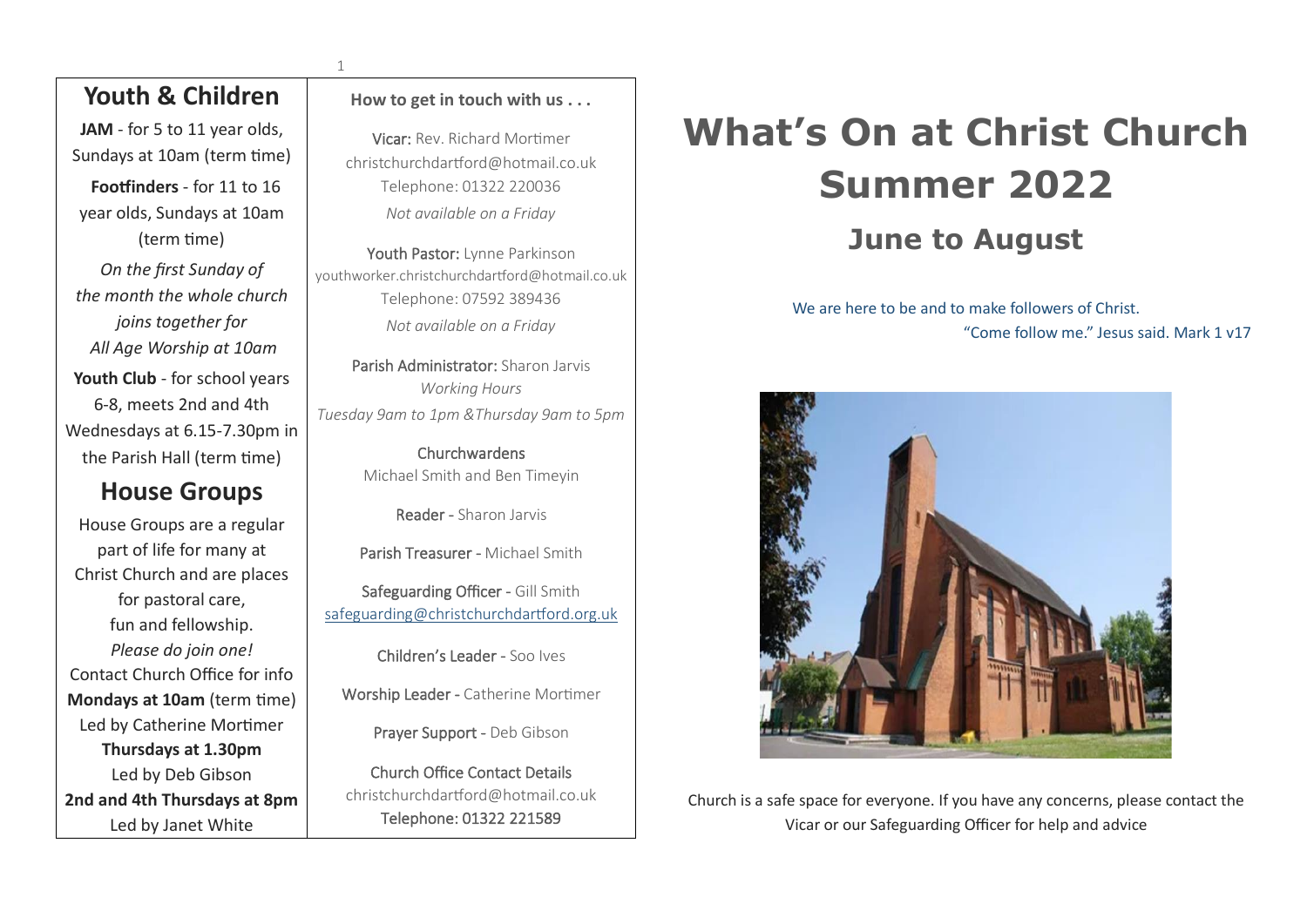### **Worship at Christ Church**

Worshipping in different ways and at different times on a Sunday enables Christ Church to meet the spiritual and practical needs of all of God's family.

**Sunday Morning Worship 8am Service Patterns** Holy Communion 1<sup>st</sup> and 3<sup>rd</sup> Sundays Morning Prayer 2<sup>nd</sup> and 4<sup>th</sup> Sunday

#### **10am Service Patterns**

First Sunday - All Age Worship Second Sunday – Holy Communion Third Sunday – Morning Worship Fourth Sunday – Holy Communion *The 10am service will be available on the Christ Church YouTube page.*

**Sunday Evening 'Presence' Service** Worship, prayer and reflection at 7pm on the last Sunday of each month

**2 to 3pm Wednesday Private Prayer** The church building will be open each Wednesday for private prayer

**Teaching Themes June 5 th – Anointing** Mark 8:27-35, Acts 2:1-13

**June 12 th – Treasure in Heaven** Luke 12: 22-34

**June 19th – Proportionate or Extravagant?** Malachi 3:6-12, Mark 12:41-44

**June 26 th – Contentment** 1 Timothy 6:6-12, 17-19

**July 3 rd – Lending to God** Proverbs 19:17, Isaiah 58:6-12

> **July 10th – Call** Isaiah 6:1-8

**July 17 th - More Precious than Gold** Psalms 119:65-72

**July 24th – Samuel and the Kings** 1 Samuel 3: 1-10

> **July 31st – Saul** 1 Samuel 9:15-10:1

**August 7 th – David** 1 Samuel 16:1-13

**August 14th - David vs Goliath** 1 Samuel 17:4-11, 32. 38-50

> **August 21st – Solomon** 1 Kings 3:4-15

**August 28th – Jesus, The Son of David** 2 Samuel 7:1-17, Mark 10:46-52

# **Diary Events this Summer**

# **Confirmation – Wednesday 1st June at 7.30 pm**

Come and support our candidates and those from neighbouring churches who are joining us. Light refreshments will be served after the service



### **The Queen's Platinum Jubilee Party Sunday 5th June at 12-3pm**

Lunch, games for all the family and . . . a Crown Competition —simply make and decorate a crown and bring it to the garden party to enter the competition

## **Church Picnic – Saturday 9th July at 1pm**

\*\*\*\*\*\*\*\*\*\*\*\*\*\*\*\*\*\*\*\*\*\*\*\*\*\*\*\*\*\*\*\*\*\*\*\*\*\*\*\*\*\*\*\*\*\*\*\*\*\*\*\*\*\*\*\*\*\*\*\*\*\*\*

As the school year closes we are celebrating with a Church Picnic at Hall Place. Please do bring your friends as the church family comes together to enjoy a fun filled afternoon.

# **Our Summer 'Chatties' will return on each Wednesday afternoon during August**

Join fellow Christ Church members at 3pm for tea, coffee, cake and plenty of chat with each other. Do feel free to bring a friend!